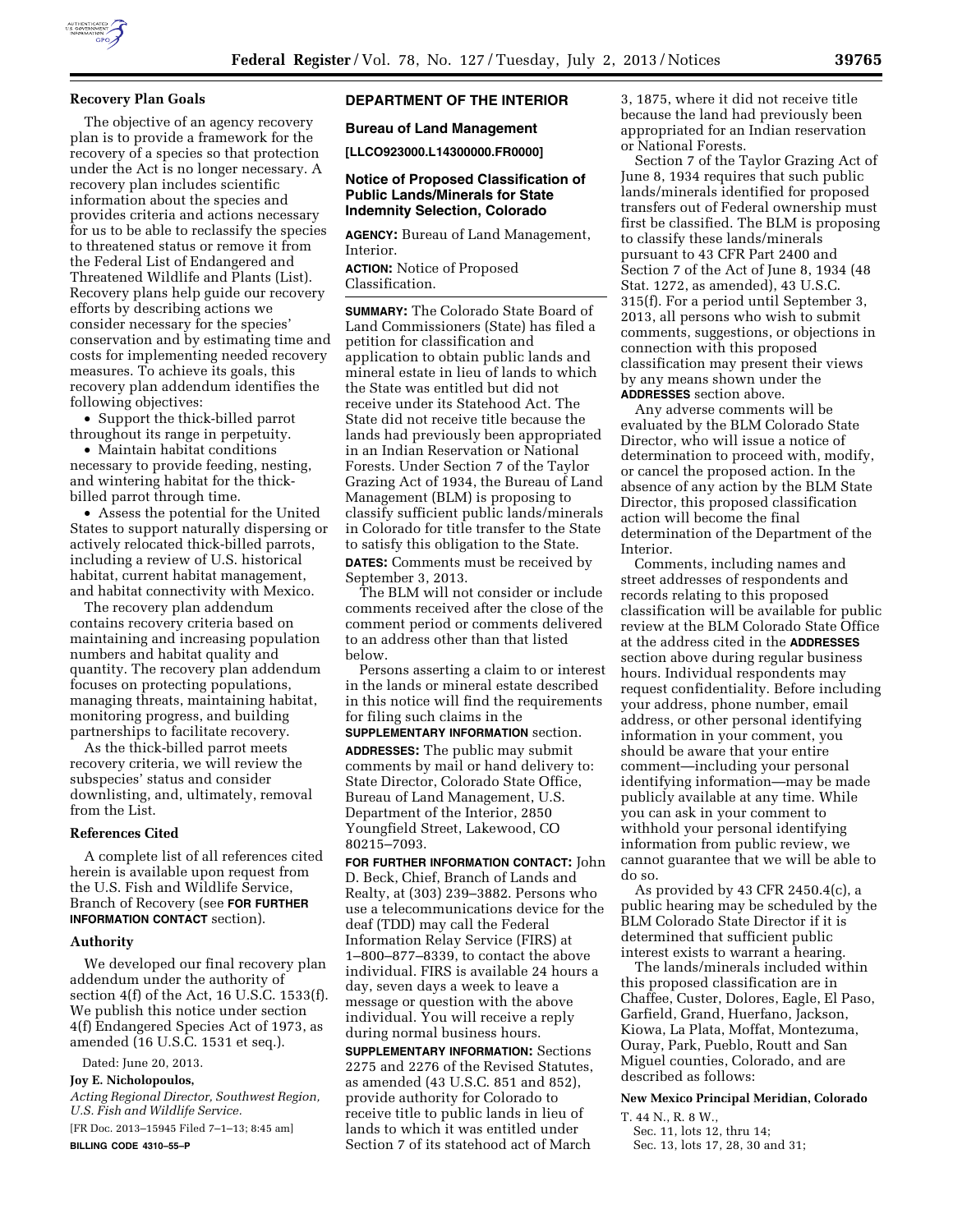Sec. 14, E<sup>1</sup>/2SE<sup>1</sup>/4. T. 42 N., R. 13 W., Sec. 30, NE1⁄4NE1⁄4. T. 40 N., R. 14 W., Sec. 6, lot 13 and  $NE<sup>1</sup>/4SW<sup>1</sup>/4$ . T. 41 N., R. 14 W., Sec. 28, S1⁄2SW1⁄4; Sec. 29, SW1/4, NE1/4SE1/4 and S1/2SE1/4; Sec. 30, N1⁄2SE1⁄4; Sec. 31, N1⁄2SE1⁄4; Sec. 32, N<sup>1</sup>/<sub>2</sub>NW<sup>1</sup>/<sub>4</sub> and SW<sup>1</sup>/<sub>4</sub>NW<sup>1</sup>/<sub>4</sub>. T. 43 N., R. 14 W., Sec. 2, lots 1 and 2 and S1⁄2NE1⁄4. T. 40 N., R. 15 W., Sec. 1, lots 1 thru 4; Sec. 3, lots 3 and 4; Sec. 4, lots 1 thru 4; Sec. 10,  $\mathrm{N^{1}\!/\!2NE^{1}\!/\!4}$  and  $\mathrm{E^{1}\!/\!2NW^{1}\!/\!4};$ Sec.11, N1⁄2, N1⁄2SW1⁄4 and SW1⁄4SW1⁄4. T. 50 N., R. 8 E., Sec.7, NE1⁄4NE1⁄4. **Sixth Principal Meridian, Colorado**  T. 19 S., R. 45 W., Sec. 10, S<sup>1</sup>/<sub>2</sub>NE<sup>1</sup>/<sub>4</sub>; Sec. 11, SW1⁄4; Sec. 14, N<sup>1</sup>/<sub>2</sub> and SE<sup>1</sup>/<sub>4</sub>; Sec. 15, NE1⁄4. T. 20 S., R. 47 W., Sec. 4,  $\mathrm{S}^{1}\!/\mathrm{2NW^{1}\!/\mathrm{4}},$  SW1/4 and W1/2SE1/4; Sec. 5, lots 1 thru 4, S<sup>1</sup>/<sub>2</sub>NE<sup>1</sup>/<sub>4</sub>, S<sup>1</sup>/<sub>2</sub>NW<sup>1</sup>/<sub>4</sub>, SW1⁄4, and SE1⁄4; Sec. 8, NE<sup>1/4</sup>NE<sup>1/4</sup>, W<sup>1</sup>/2NE<sup>1/4</sup>, SE<sup>1/4</sup>NE<sup>1/4</sup>. NW1⁄4, NE1⁄4SW1⁄4, and NW1⁄4SE1⁄4; Sec. 9, NE1⁄4, NW1⁄4, N1⁄2SW1⁄4, SE1⁄4SW1⁄4, and SE1⁄4; Sec. 10, SW1/<sub>4</sub> and SW1/<sub>4</sub>SE<sup>1</sup>/<sub>4</sub>; Sec. 15, NW1⁄4NE1⁄4; Sec. 22, SE1⁄4NE1⁄4 and E1⁄2SE1⁄4; Sec. 23, S<sup>1</sup>/<sub>2</sub>NW<sup>1</sup>/<sub>4</sub> and SW<sup>1</sup>/<sub>4</sub>; Sec. 26, W1⁄2NE1⁄4, NW1⁄4, N1⁄2SW1⁄4, and NW1⁄4SE1⁄4; Sec. 27, NE1⁄4NE1⁄4. T. 20 S., R. 48 W., Sec. 10, W1⁄2SW1⁄4; Sec. 13, S<sup>1</sup>/<sub>2</sub>NW<sup>1</sup>/<sub>4</sub>, SW<sup>1</sup>/<sub>4</sub>, and W<sup>1</sup>/<sub>2</sub>SE<sup>1</sup>/<sub>4</sub>; Sec. 14, SE1⁄4SW1⁄4 and SE1⁄4; Sec. 15, W1⁄2NW1⁄4 and NW1⁄4SW1⁄4; Sec. 22, E1⁄2SE1⁄4; Sec. 23; Sec. 24, NW1⁄4NE1⁄4, NW1⁄4, N1⁄2SW1⁄4, and

- SW1⁄4SW1⁄4; Sec. 26, NE1⁄4, NW1⁄4, and W1⁄2SW1⁄4;
- Sec. 27, E<sup>1</sup>/2NE<sup>1</sup>/<sub>4</sub>.
- T. 18 S., R. 61 W.,
- Sec. 8, SE1⁄4SE1⁄4;
- Sec. 19, lots 3 and 4, E<sup>1</sup>/<sub>2</sub>SW<sup>1</sup>/<sub>4</sub>, and SE<sup>1</sup>/<sub>4</sub>; Sec. 30, lots 2, 3, and 4, SE1⁄4NW1⁄4,
- E1⁄2SW1⁄4, and W1⁄2SE1⁄4;
- Sec. 32.
- T. 19 S., R. 61 W., Sec. 6, lots 1 thru 7, S<sup>1</sup>/<sub>2</sub>NE<sup>1</sup>/<sub>4</sub>, SE<sup>1</sup>/<sub>4</sub>NW<sup>1</sup>/<sub>4</sub>,  $E\frac{1}{2}SW\frac{1}{4}$ , and  $SE\frac{1}{4}$ ;
	- Sec. 7, E1⁄2NE1⁄4 and E1⁄2SE1⁄4;
	- Sec. 8, W1⁄2NW1⁄4 and W1⁄2SW1⁄4;
	- Sec. 18, lots 1 thru 4, NE1⁄4, E1⁄2NW1⁄4,
- $E\frac{1}{2}SW\frac{1}{4}$ , and  $SE\frac{1}{4}$ ; Sec. 19, lots 1 thru 4, NE1⁄4, E1⁄2NW1⁄4, and E1⁄2SW1⁄4;
- 
- Sec. 20;
- Sec. 28, E1⁄2; Sec. 29, W1⁄2;
- Sec. 32, E1⁄2;
- Sec. 33.
- T. 20 S., R. 61 W.,
- Sec. 4, lots 1 thru 4, S1⁄2NE1⁄4, S1⁄2NW1⁄4, SW1⁄4, and SE1⁄4;

Sec. 5, lots 1 and 2, S1⁄2NE1⁄4, and SE1⁄4; Sec.7, lots 2 and 3, and SE1⁄4SW1⁄4; Sec. 9, E1⁄2; Sec. 18, SW1⁄4SE1⁄4. T. 16 S., R. 62 W., Sec. 24, NW1⁄4NW1⁄4. T. 17 S., R. 62 W., Sec. 1, lot 1 and SE $\frac{1}{4}$ NE $\frac{1}{4}$ ; Sec. 9, SE1⁄4SE1⁄4. T. 29 S., R. 69 W., Sec. 31, lots 3 and 4, NE1⁄4NE1⁄4, NE<sup>1</sup>/<sub>4</sub>NW<sup>1</sup>/<sub>4</sub>, E<sup>1</sup>/<sub>2</sub>SW<sup>1</sup>/<sub>4</sub>, and SE<sup>1</sup>/<sub>4</sub>; Sec. 32, SW1⁄4NW1⁄4, W1⁄2SW1⁄4, SE1⁄4SW1⁄4, and SE1⁄4SE1⁄4. T. 29 S., R. 70 W., Sec. 35, lot 1. T. 22 S., R. 71 W., Sec. 5, lots 20, 21, 22, and 23; Sec. 6, lot 13; Sec. 8, NW1⁄4NW1⁄4; Sec. 17, lot 24; T. 22 S., R. 72 W., Sec. 4, lots 41, 42, and 47, and NE1⁄4SE1⁄4; Sec. 4, Remaining public lands in SW1⁄4NW1⁄4, W1⁄2SW1⁄4, SE1⁄4SW1⁄4, and SW1⁄4SE1⁄4; Sec. 5, Remaining public lands in  $S<sup>1</sup>2NE<sup>1</sup>/4$ ,  $SE<sup>1</sup>/4NW<sup>1</sup>/4$ ,  $E<sup>1</sup>/2SW<sup>1</sup>/4$ , and SE1⁄4, NW1⁄4SW1⁄4; Sec. 8, Remaining public lands in SE1⁄4SE1⁄4; Sec. 9, Remaining public lands in  $W<sup>1</sup>/2$ ; Sec. 12, lot 3 and  $\overline{SE1/4SE1/4}$ : Sec. 16, lots 20, 23 thru 36, and lot 38; Sec. 17, Remaining public lands in NW1⁄4NE1⁄4; Sec. 22, N1⁄2NE1⁄4; Sec. 26, SE1⁄4SW1⁄4; Sec. 28, N1⁄2SW1⁄4, SE1⁄4SW1⁄4, W1⁄2SE1⁄4, and SE1⁄4SE1⁄4. T. 11 S., R. 74 W., Sec. 20, NE1⁄4; Sec. 21, W1⁄2. T. 12 S., R. 75 W. Sec. 17, SW1⁄4; Sec. 18, lots 1 thru 4, E1⁄2NW1⁄4, E1⁄2SW1⁄4, and SE1⁄4; Sec. 19, lots 1 and 2, N1⁄2NE1⁄4, SW1⁄4NE1⁄4, and  $E^{1/2}NW^{1/4}$ . T. 12 S., R. 76 W., Sec. 13, E<sup>1</sup>/2SE<sup>1</sup>/4: Sec. 24, NE1⁄4. T. 13 S., R. 76 W., Sec. 4, lots 2 thru 4, SW1⁄4NW1⁄4, and NW1⁄4SW1⁄4; Sec. 5, lots 1 thru 4, S1⁄2NE1⁄4, S1⁄2NW1⁄4, SW1⁄4, and SE1⁄4; Sec. 6, lots 6 and 7, and E<sup>1</sup>/<sub>2</sub>SW<sup>1</sup>/<sub>4</sub>. T. 12 S., R. 77 W., Sec. 23, N1⁄2SW1⁄4 and N1⁄2SE1⁄4; Sec. 25, S1⁄2SE1⁄4; Sec. 34, NW1⁄4SW1⁄4. T. 15 S., R. 78 W., Sec. 17, SW1/4NW1/4 (geothermal steam); Sec. 18, N1⁄2SE1⁄4 and SW1⁄4SE1⁄4 (geothermal steam). T. 4 S., R. 83 W., Sec. 17, lots 2 and 5, NE1⁄4SW1⁄4, NW1⁄4SE1⁄4; Sec. 22, SE1⁄4SE1⁄4; Sec. 23, lots 6 and 7, and W1⁄2SW1⁄4. T. 7 S., R. 88 W., Sec. 7, lots 12 and 13; Sec. 8, lot 7, SW1⁄4NE1⁄4 and SE1⁄4NW1⁄4; Sec. 17, lots 3 and 4.

T. 7 S., R. 89 W.,

Sec. 3, lot 1, SE<sup>1</sup>/<sub>4</sub>NE<sup>1</sup>/<sub>4</sub>, E<sup>1</sup>/<sub>2</sub>NW<sup>1</sup>/<sub>4</sub>SE<sup>1</sup>/<sub>4</sub>,  $\rm E1/_{2}W1/_{2}NW1/_{4}SE1/_{4},$  and  $\rm E1/_{2}SE1/_{4};$ Sec. 12, lot 22 and W1⁄2SW1⁄4; Sec. 13, NW1⁄4. T. 5 S., R. 92 W., Sec. 30, W1⁄2SE1⁄4. T. 5 S., R. 93 W., Sec. 36, NW1⁄4NE1⁄4, N1⁄2NW1⁄4, and NE1⁄4SW1⁄4. T. 1 N., R. 761/2 W. Sec. 1, lots 15 and 16; Sec. 12, lots 1 thru 6, and lots 11 and 12. T. 1 N., R. 77 W., Sec. 12, E1⁄2NE1⁄4 and NE1⁄4SE1⁄4. T. 3 N., R. 77 W., Sec. 25, S<sup>1</sup>/<sub>2</sub>SW<sup>1</sup>/<sub>4</sub> and SW<sup>1</sup>/<sub>4</sub>SE<sup>1</sup>/<sub>4</sub>. T. 4 N., R. 81 W., Sec. 34, W<sup>1</sup>/2NW<sup>1</sup>/<sub>4</sub> and NW<sup>1</sup>/<sub>4</sub>SW<sup>1</sup>/<sub>4</sub>. T. 6 N., R. 81 W., Sec. 18, lot 5. T. 3 N., R. 82 W., Sec. 26, lot 1. T. 6 N., R. 82 W., Sec. 13, SE1⁄4SE1⁄4; Sec. 23, N1⁄2NE1⁄4 and SE1⁄4NE1⁄4. T. 6 N., R. 84 W., Sec. 27, SE1⁄4SE1⁄4. T. 7 N., R. 85 W., Sec. 17, W1⁄2NE1⁄4. T. 8 N, R. 85 W., Sec. 16, lots 4 and 5. T. 6 N., R. 86 W., Sec. 33, SW1⁄4SW1⁄4. T. 7 N., R. 88 W., Sec. 2, SE1⁄4NW1⁄4. T. 8 N., R. 88 W., Sec. 34, lots 12 thru 15. T. 7 N., R. 93 W., Sec. 36. The areas described total approximately 23,074 acres. The State's application requests conveyance of title to Federal mineral estate under surface owned by the State, described as follows: **Sixth Principal Meridian, Colorado**  T. 9 N., R. 56 W., Sec. 24, SW1⁄4. T. 12 N., R. 56 W., Sec. 28, E1⁄2. T. 11 N., R. 59 W., Sec. 15, NE1⁄4. T. 5 N., R. 61 W., Sec. 33, SW1⁄4. T. 3 N., R. 62 W., Sec. 1, SE1⁄4. T. 17 S., R. 48 W., Sec. 18, NW1⁄4NE1⁄4. T. 21 S., R. 51 W., Sec. 35,  $NE\frac{1}{4}SW\frac{1}{4}$  (oil & gas only). T. 22 S., R. 52 W., Sec. 15, SW1⁄4NE1⁄4, NW1⁄4SW1⁄4, and NW1⁄4SE1⁄4 (oil and gas only). T. 28 S., R. 69 W., Sec. 17, SE1⁄4SE1⁄4; Sec. 20, NE1⁄4 and NE1⁄4NW1⁄4; Sec. 21, NE1⁄4, W1⁄2NW1⁄4, SE1⁄4NW1⁄4, and NE1⁄4SE1⁄4; Sec. 22, W1⁄2SW1⁄4, SE1⁄4SW1⁄4, and SW1⁄4SE1⁄4; Sec. 27, NW1⁄4NE1⁄4 and NE1⁄4NW1⁄4. T. 6 N., R. 79 W., Sec. 3, SW1⁄4SW1⁄4; Sec. 4, lots 3 and 4, SW1⁄4NE1⁄4, S1⁄2NW1⁄4, SW1⁄4, and SE1⁄4;